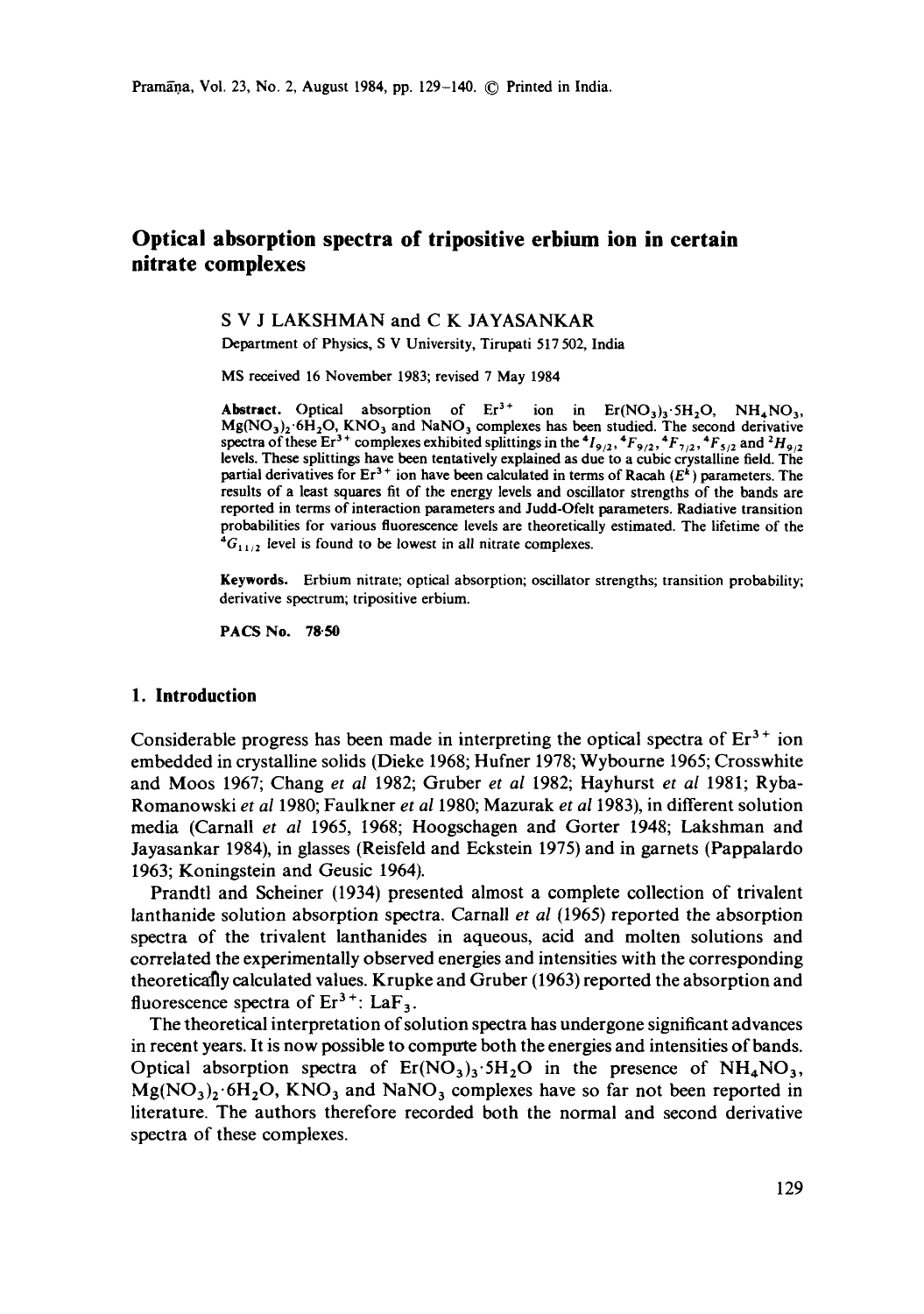# **2. Experimental**

Saturated solutions of ammonium nitrate (AN), magnesium nitrate (MN), potassium nitrate (PN) and sodium nitrate (SN) were prepared. To each of these solutions 0-1 mole  $\%$  of 4N erbium nitrate (EN) (M/s Rare Earth Products Limited, London) was added. The absorption spectra of erbium nitrate complexes were recorded in the uv-vis region (45000 cm<sup>-1</sup> to 12000 cm<sup>-1</sup>) on a Perkin-Elmer 551 recording spectrophotometer. The second derivative spectra of these complexes were also recorded in this spectral region. The in spectra in the region from  $13000$  to  $3000 \text{ cm}^{-1}$  and 4000 to  $200 \text{ cm}^{-1}$  for EN in KBr were recorded using Carl-Zeiss Specord 61 and Pye Unicam SP3 300 IR spectrophotometers respectively. The refractive indices of the EN complexes were measured on a PZO RL Nr3275 refractometer. The experimental intensities of the bands were determined from their profiles.

## **3. Results and analysis**

The normal and second derivative spectra of  $Er^{3+}$  in  $EN, AN, MN, PN$  and SN solutions are shown in figures la to 5a and lb to 5b respectively. The normal spectra closely resemble the spectrum of erbium aquo ion (Carnall 1979). However, the second derivative spectra (figures lb to 5b) exhibited certain structural details, such as resolution in closely lying high energy (above 25000 cm<sup>-1</sup>) bands and splitting of low energy bands



Figure 1. Absorption spectrum of erbium nitrate solution: (a) normal spectrum (b) second derivative spectrum.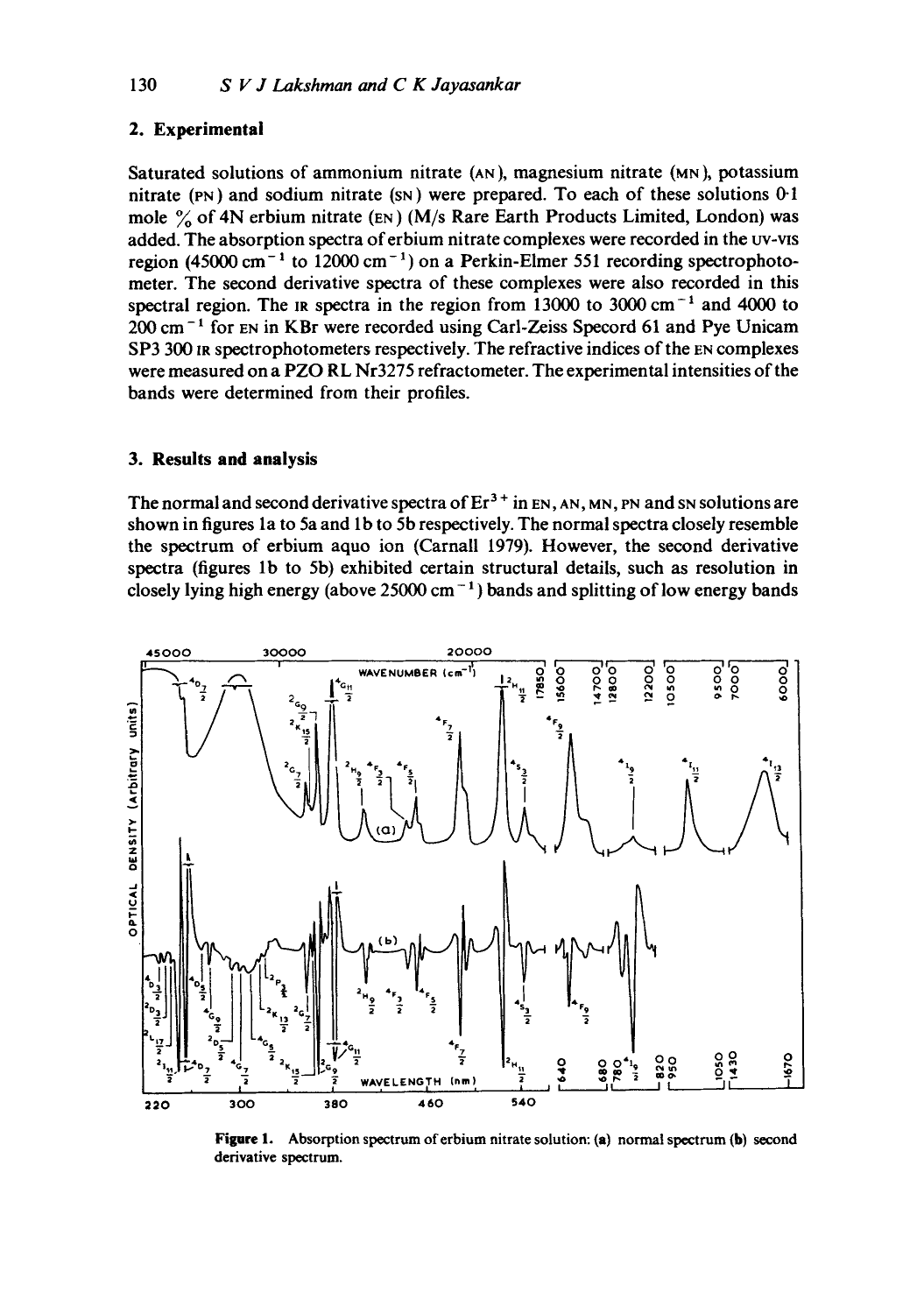

**Figure 2.** Absorption spectrum of  $Er^{3+} : NH_4NO_3$ : (a) normal spectrum (b) second derivative spectrum.



**Figure 3.** Absorption spectrum of  $Er^{3+}$ :  $Mg(NO_3)_2$ : 6H<sub>2</sub>O: (a) normal spectrum (b) second derivative spectrum.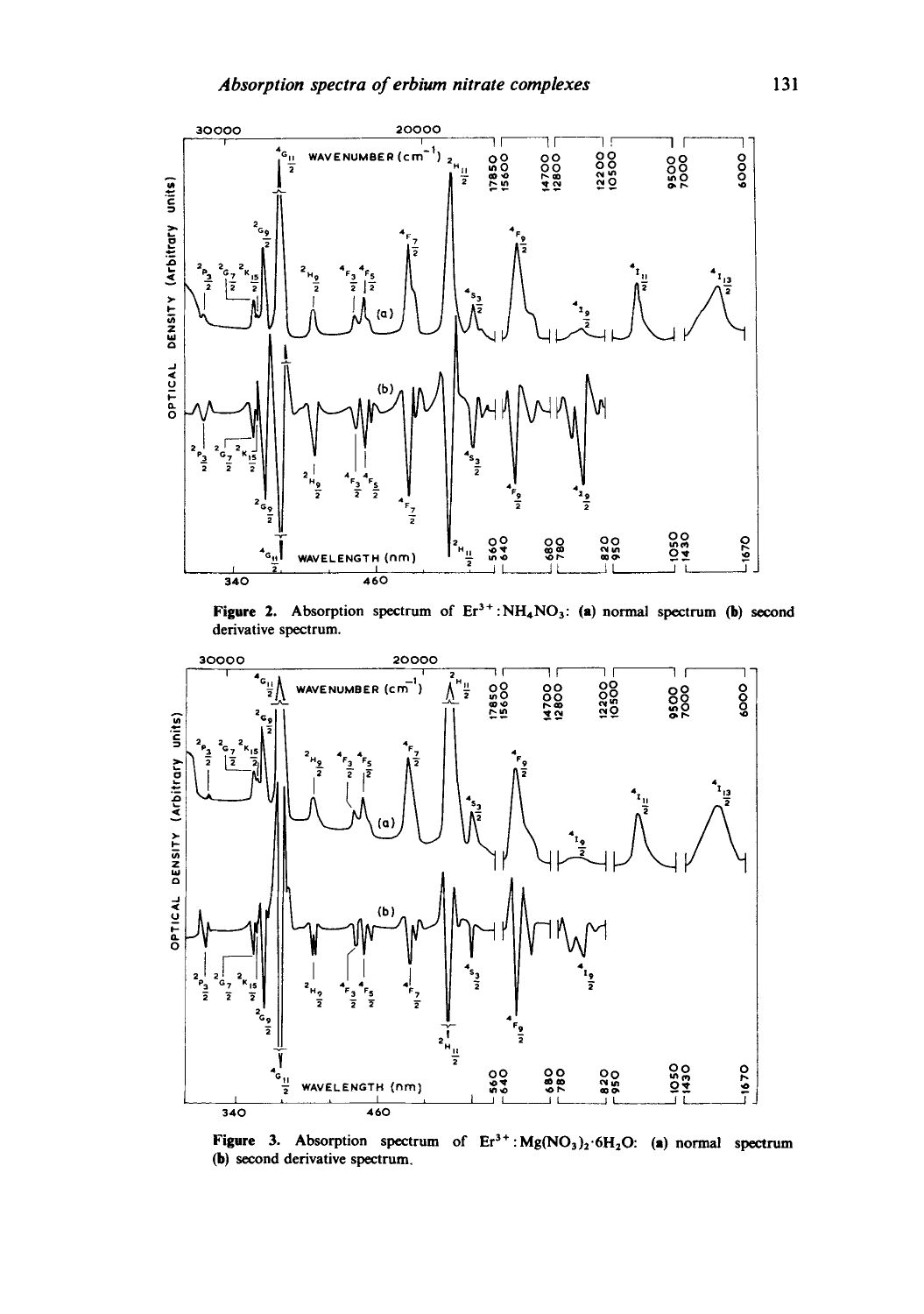132



Figure 4. Absorption spectrum of  $Er^{3+}$ : KNO<sub>3</sub>: (a) normal spectrum (b) second derivative spectrum.



Figure 5. Absorption spectrum of  $Er^{3+}$ : NaNO<sub>3</sub>: (a) normal spectrum (b) second derivative spectrum.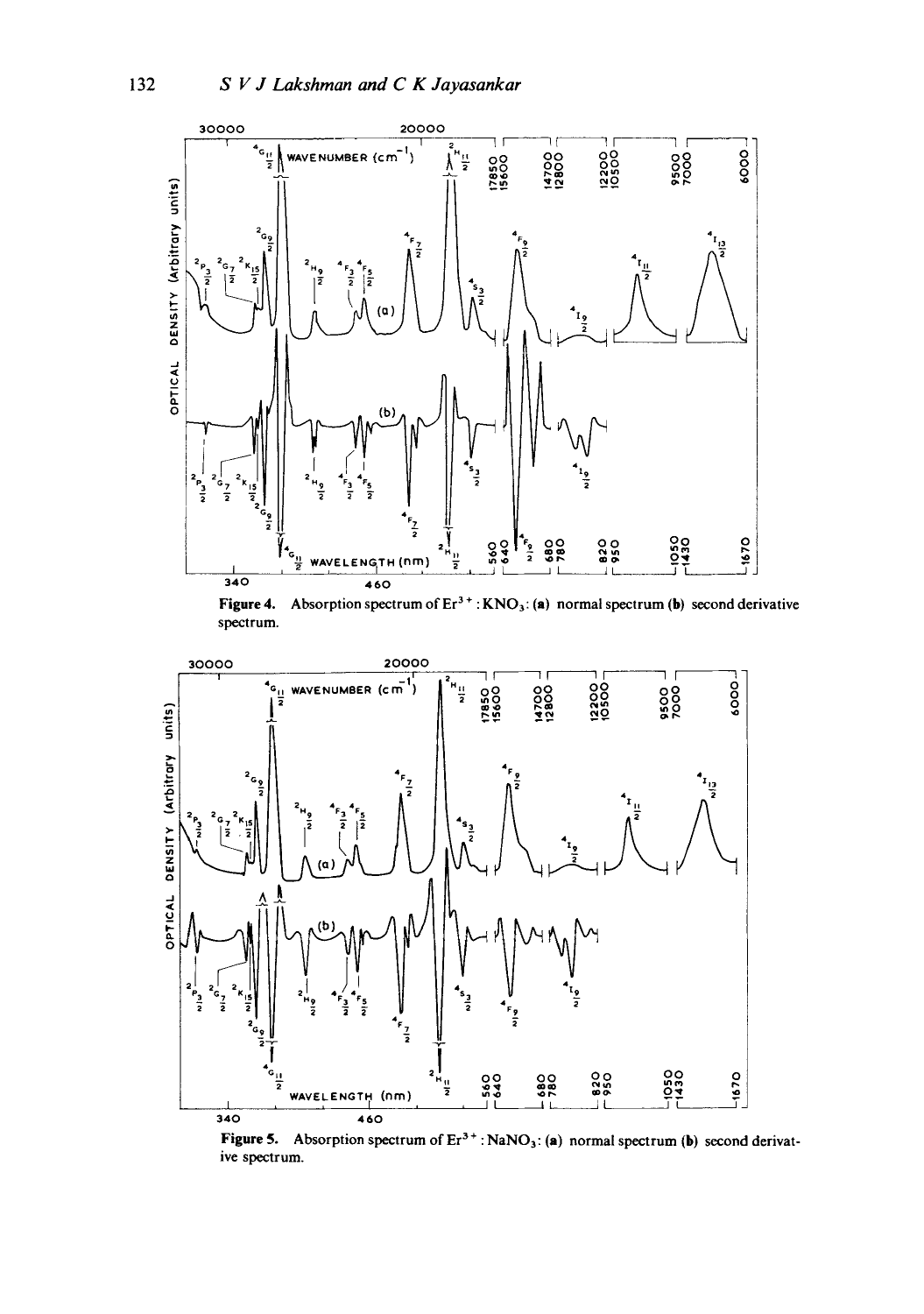and permitted the identification of high energy bands  $({^2}K_{15/2}, {^2}P_{3/2}, {^4}G_{5/2}, {^4}G_{7/2}$  etc.,) with certainty.

#### 3.1 *Electronic energy levels*

The identification and analysis of the bands were straightforward. The wavenumbers of the observed bands are presented in table 1 along with their assignments. Under the influence of the electric field of the solution matrix, the changes in the electrostatic  $(E^1)$ ,  $E^2$ ,  $E^3$ ), spin-orbit  $(\xi_{4f})$  and configuration interaction ( $\alpha$ ,  $\beta$ ,  $\gamma$ ) parameters are very small. To a first order approximation, the energy  $E_j$  of the Jth level may be expressed in terms of the changes in the parameters  $P_k (P_1 = E^1, P_2 = E^2, P_3 = E^3, P_4 = \xi_{4f}, P_5$ =  $\alpha$ ,  $P_6 = \beta$  and  $P_7 = \gamma$ ) by a Taylor-series expansion as follows (Wong 1961).

$$
E_J = E_{0J} + \sum_{k=1}^{7} (dE_J/dP_k) \Delta P_k.
$$
 (1)

 $E_{0J}$  is the zero order energy of the level J and  $dE_J/dP_k$  are the partial derivatives. Further

$$
\Delta P_k = P_k - P_k^o,\tag{2}
$$

where  $P_k^o$  is the free ion parameter and  $P_k$  is the parameter of the ion in the crystal or solution matrix.

Using the  $E_{0J}$  values and the partial derivatives given earlier (Lakshman and Jayasankar 1984) and the experimental band positions as  $E<sub>J</sub>$  (table 1) for the respective energy levels, (1) was solved by the least squares fit method to evaluate  $\Delta P_k$  values. From

|                  |       | EN      |       | AN        |       | MN                                                                                                                                                                        |       | PN        |       | SN     |
|------------------|-------|---------|-------|-----------|-------|---------------------------------------------------------------------------------------------------------------------------------------------------------------------------|-------|-----------|-------|--------|
| Terms            | E     |         | E     | f         | E     | (cm <sup>-1</sup> ) $(x 10^{-6})$ (cm <sup>-1</sup> ) $(x 10^{-6})$ (cm <sup>-1</sup> ) $(x 10^{-6})$ (cm <sup>-1</sup> ) $(x 10^{-6})$ (cm <sup>-1</sup> ) $(x 10^{-6})$ | E     |           | E     |        |
| $4I_{13/2}$      | 6390  |         | 6615  |           | 6450  |                                                                                                                                                                           | 6440  |           | 6560  |        |
| $^{4}I_{11/2}$   | 10115 |         | 10110 |           | 10100 |                                                                                                                                                                           | 10105 |           | 10100 |        |
| $4I_{9/2}$       | 12465 | 0-187   | 12497 | 0.142     | 12512 | 0.121                                                                                                                                                                     | 12481 | 0.110     | 12489 | 0.117  |
| $4F_{9/2}$       | 15321 | 1.656   | 15338 | 1.566     | 15357 | 1.643                                                                                                                                                                     | 15333 | 1.308     | 15338 | 1.531  |
| $4S_{3/2}$       | 18428 | 0.322   | 18496 | 0.342     | 18513 | 0.465                                                                                                                                                                     | 18462 | 0.355     | 18507 | 0.352  |
| $^{2}H_{11/2}$   | 19097 | 2.419   | 19189 | 4.482     | 19207 | 4.690                                                                                                                                                                     | 19115 | $2 - 417$ | 19196 | 3.374  |
| $4F_{7/2}$       | 20507 | 1.292   | 20528 | $2 - 032$ | 20549 | $1 - 879$                                                                                                                                                                 | 20528 | 1.152     | 20537 | 1.764  |
| $4F_{5/2}$       | 22167 | 0.471   | 22265 | 0.627     | 22315 | 0.632                                                                                                                                                                     | 22256 | 0.474     | 22241 | 0.475  |
| $4F_{3/2}$       | 22593 | 0.255   | 22644 | 0.327     | 22695 | 0.437                                                                                                                                                                     | 22659 | 0.262     | 22644 | 0.245  |
| $^{2}H_{9/2}$    | 24624 | 0.606   | 24533 | 0.579     | 24593 | 0.742                                                                                                                                                                     | 24684 | 0.530     | 24624 | 0.571  |
| ${}^4G_{11/2}$   | 26274 | 4.793   | 26343 | 10.222    | 26378 | $11-311$                                                                                                                                                                  | 26308 | 4.268     | 26364 | 7.498  |
| ${}^{2}G_{9/2}$  | 27389 |         | 27389 |           | 27465 |                                                                                                                                                                           | 27427 |           | 27450 |        |
| ${}^{2}K_{15/2}$ | 27731 |         | 27770 |           | 27808 |                                                                                                                                                                           | 27847 |           | 27785 |        |
| ${}^{2}G_{7/2}$  | 27964 | 0.499   | 28042 | 0.373     | 28082 | 0.349                                                                                                                                                                     | 27886 | 0.490     | 28042 | 0.405  |
| $^{2}P_{3/2}$    |       |         | 31586 |           | 31662 |                                                                                                                                                                           | 31656 |           | 31656 |        |
| RMS deviation*   |       |         |       |           |       |                                                                                                                                                                           |       |           |       |        |
|                  | ± 89  | ± 0.202 | ±90   | ±0.499    | ± 81  | ±0.526                                                                                                                                                                    | $+94$ | $+0.274$  | $+74$ | ±0.350 |

Table 1. Experimental energy levels (E) and oscillator strengths (f) of  $Er^{3+}$  ion in EN, AN, MN, PN, PN and SN nitrate complexes.

\* To save space calculated values are not given.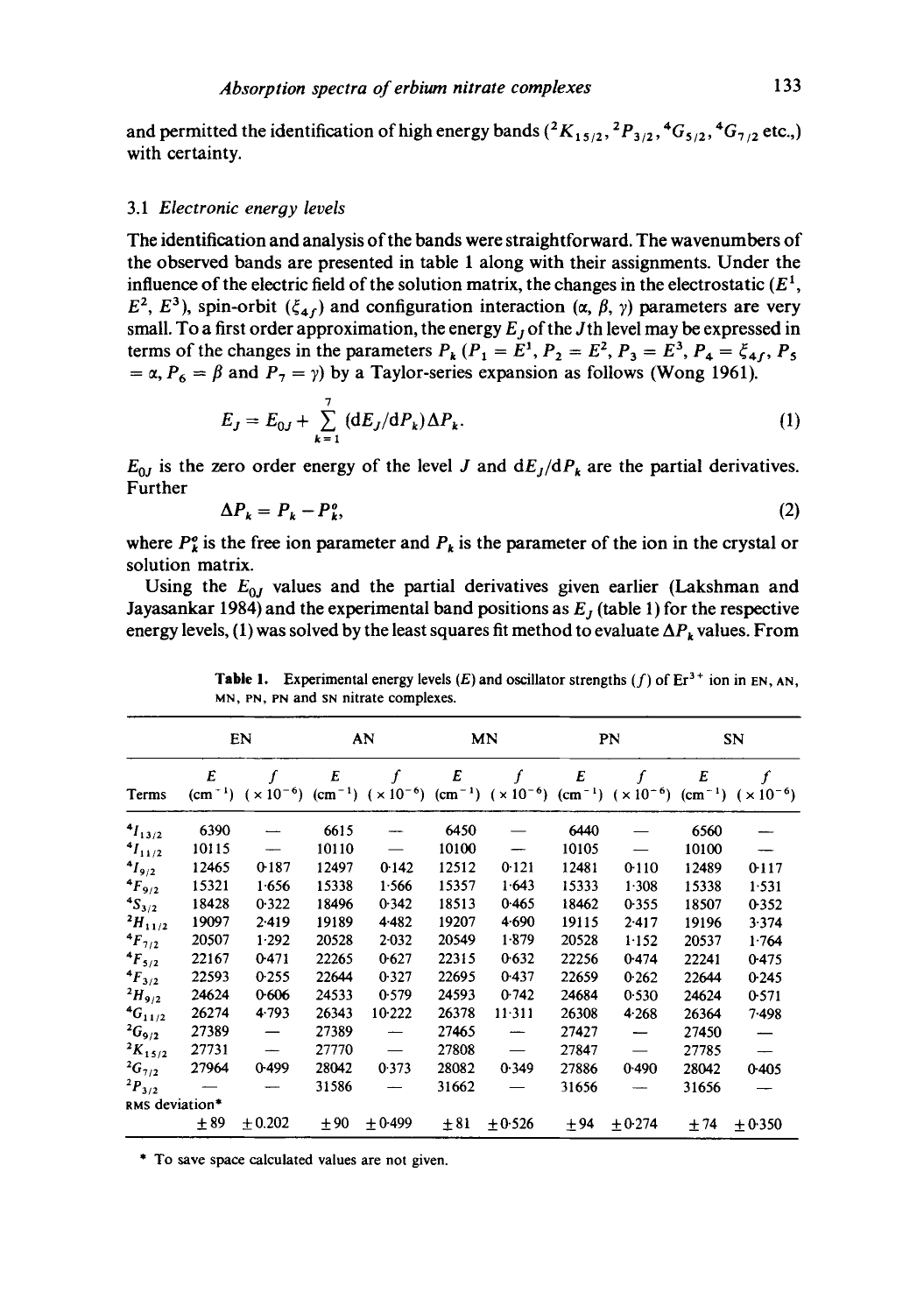| Parameter              | EN        | AN         | MN         | PN          | SN        |
|------------------------|-----------|------------|------------|-------------|-----------|
| F <sub>2</sub>         | 442.737   | 458.667    | 452.220    | 429.060     | 446.798   |
| $F_{4}$                | 71.176    | 75.546     | 72.946     | 63.583      | $71-433$  |
| $F_6$                  | 7.589     | $8 - 868$  | 8.196      | 6.319       | 7.892     |
| E <sup>1</sup>         | 6958.4    | 7479.0     | $7212 - 7$ | 6374.8      | 7064.0    |
| $E^2$                  | 31.370    | $32 - 678$ | 32.306     | 31.394      | 31.971    |
| $E^3$                  | 65006     | 646.55     | 650-98     | 650-58      | 648.15    |
| $\xi_{4f}$             | 2386.3    | $2417-4$   | $2396 - 0$ | $2401 - 3$  | 2407-6    |
| α                      | 22.343    | 23.573     | 22.564     | 26.265      | 22.288    |
| β                      | $-859.82$ | $-926.90$  | $-876.08$  | $-1016.28$  | $-872.51$ |
| γ                      | $-273.22$ | $-2574.37$ | $-1264.81$ | $2836 - 75$ | $-625.21$ |
| $\beta_J \times 10^5$  | 4.5113    | 4.5131     | 4.5115     | 4.5117      | 4.5124    |
| $\gamma_J \times 10^6$ | 2.0020    | $2 - 0000$ | 2.0020     | 2.0020      | 2.0010    |
| $A_{40}$               | $-127-4$  | $-111-4$   | $-107.5$   | $-130-6$    | $-125.8$  |
| $A_{60}$               | $78 - 8$  | $91-4$     | 99.8       | $84 - 1$    | 95.5      |

**Table** 2. Slater-Condon, Racah, spin-orbit, configuration interaction, operator equivalent factors and crystal field parameters of  $Er<sup>3+</sup>$  ion in nitrate complexes (Values in  $cm<sup>-1</sup>$ ).

these delta values, the parameters  $E^1$ ,  $E^2$ ,  $E^3$ ,  $\xi_{4f}$ ,  $\alpha$ ,  $\beta$ , and  $\gamma$  for  $Er^{3+}$  in EN, AN, MN, PN and SN complexes were calculated using (2) and are presented in table 2.

The RMS deviations  $\pm 89$ ,  $\pm 90$ ,  $\pm 81$ ,  $\pm 94$  and  $\pm 74$  cm<sup>-1</sup> in EN, AN, MN, PN and SN complexes (table 1) are quite encouraging. The interelectronic repulsion, spin-orbit and configuration interaction parameters now obtained for  $Er<sup>3+</sup>$  in AN, MN, PN and SN along with the EN are also given in table 2. It is interesting that the hydrogenic ratios  $F_4/F_2$  and  $F_6/F_2$  ratios are each equal to 0-161 and 0-017 respectively for the Er<sup>3+</sup> in EN and are almost the same for the ion in different environments. This suggests that although the environment matrix changes from system to system, the radial properties of the tripositive erbium ion remain unaffected.

## 3.2 *Spectral intensities*

The oscillator strength  $(f)$  is expressed as

$$
f = 4.318 \times 10^{-9} \int \varepsilon(v) \, \mathrm{d}v,\tag{3}
$$

where  $\varepsilon(v)$  is the molar extinction coefficient corresponding to the energy of the transition v. The molar absorbitivity at a given energy is computed from the Beer-Lambert law

$$
\varepsilon = (1/Cl) \log \left( I_0/I \right), \tag{4}
$$

where  $C$  is the concentration of the substance in moles/litre,  $l$  is the light path in the solution (cm) and  $\log$   $(I_0/I)$  is the absorbitivity or optical density which is directly read from the instrument, dv is the bandwidth at half height at energy v.

The observed oscillator strengths, calculated using Judd-Ofelt theory (Carnall *et al*  1965), for  $Er<sup>3+</sup>$  ion in EN, AN, MN, PN and SN complexes are presented in table 1. The small RMS deviations obtained between the observed and calculated values (table 1) support the validity of the Judd-Ofelt theory. The refractive indices  $(n)$  and the Judd-Ofelt intensity parameters  $T_{\lambda}$  and  $\Omega_{\lambda}$  for the complexes studied are presented in table 3.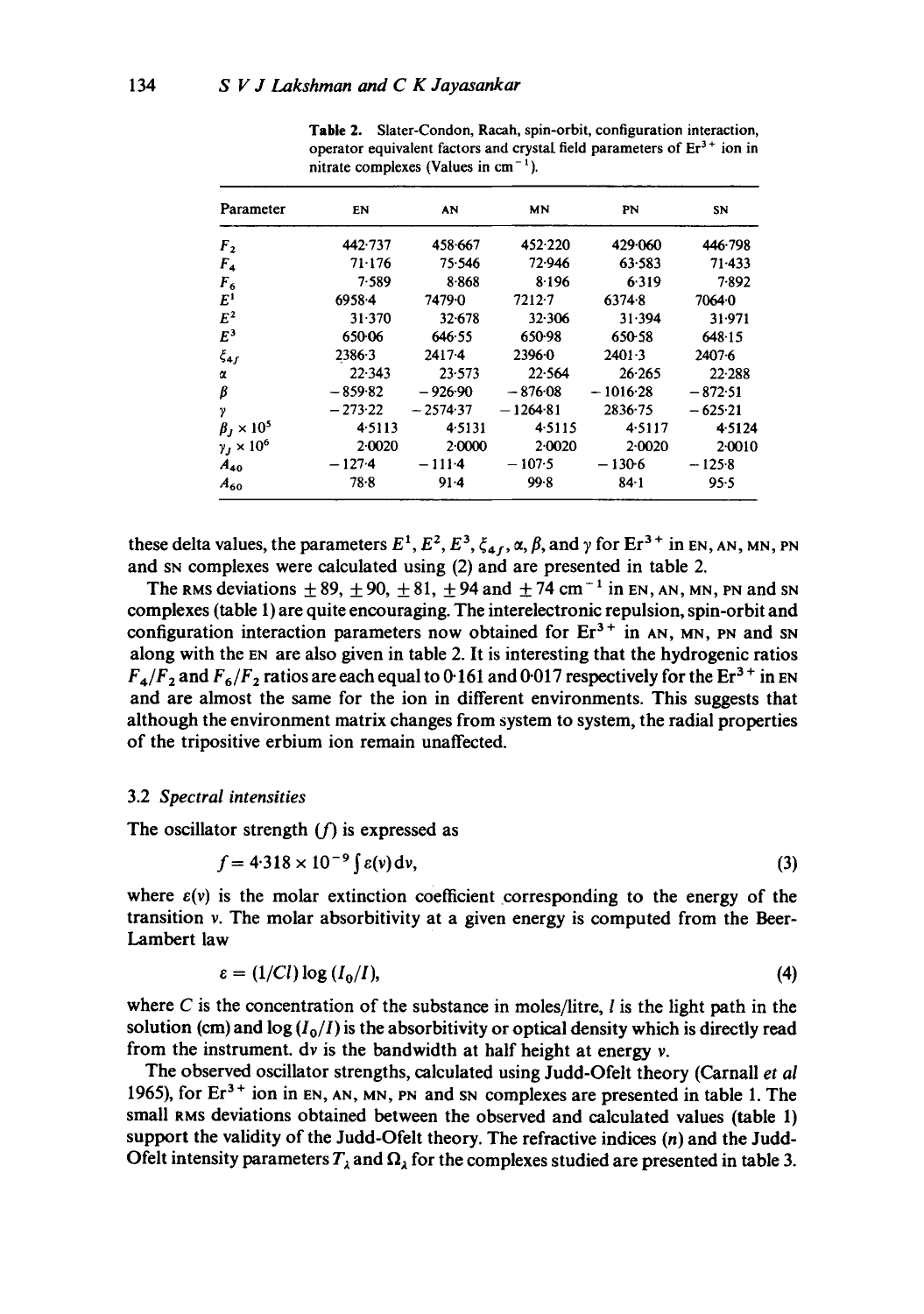|                                              | Complex                 |        |                                                                    |        |              |  |  |
|----------------------------------------------|-------------------------|--------|--------------------------------------------------------------------|--------|--------------|--|--|
|                                              | $Er3+: Er(NO3)$ , 5H, O |        | $Er^{3+} : NH_4NO_3$ $Er^{3+} : Mg(NO_3), 6H_2O$ $Er^{3+} : KNO_3$ |        | $Er3+:NaNO2$ |  |  |
| n                                            | 1.3362                  | 1.4117 | 1.4008                                                             | 1.3602 | 1.3883       |  |  |
| $T_2 \times 10^9$                            | 0.0709                  | 0.2815 | 0.3089                                                             | 0.0868 | 0-1807       |  |  |
| $T_{\rm A} \times 10^9$                      | 0-1961                  | 0.1624 | 0.1732                                                             | 0.1466 | 0.1654       |  |  |
| $T_{\rm s} \times 10^9$                      | 0.0490                  | 0.0927 | 0-0878                                                             | 0.0511 | 0.0763       |  |  |
| $\Omega_2 \times 10^{20}$ (cm <sup>2</sup> ) | 0.8774                  | 3.3081 | 3.6580                                                             | 1.0571 | 2.1586       |  |  |
| $\Omega_4 \times 10^{20}$ (cm <sup>2</sup> ) | 2.4269                  | 1.9085 | 2.0510                                                             | 1.7853 | 1.9758       |  |  |
| $\Omega_6 \times 10^{20}$ (cm <sup>2</sup> ) | 0.6064                  | 1.0894 | 1.0397                                                             | 0-6223 | 0.9115       |  |  |

**Table 3.** Refractive index (n) and Judd-Ofelt intensity parameters ( $T_{\lambda}$  and  $\Omega_{\lambda}$ ) for Er<sup>3+</sup> ion in different nitrate complexes.

#### 3.3 *Hypersensitive transitions*

For Er<sup>3+</sup> ion,  ${}^4I_{15/2} \rightarrow {}^2H_{11/2}$  and  ${}^4I_{15/2} \rightarrow {}^4G_{11/2}$  transitions are the hypersensitive transitions (Peacock 1975). The oscillator strengths and intensity parameter  $(T_2)$  of these transitions are as follows:

|         |                   | $f \times 10^6$                         |                                         |  |  |
|---------|-------------------|-----------------------------------------|-----------------------------------------|--|--|
| Complex | $T_2 \times 10^9$ | $^{4}I_{15/2} \rightarrow ^{2}H_{11/2}$ | $^{4}I_{15/2} \rightarrow ^{4}G_{11/2}$ |  |  |
| MN      | 0.3089            | 4.690                                   | 11-311                                  |  |  |
| AN      | 0.2815            | 4.482                                   | 10.222                                  |  |  |
| SN      | 0-1807            | 3.374                                   | 7.498                                   |  |  |
| PN      | 0-0868            | 2.457                                   | 4.968                                   |  |  |
| EN      | 0.0709            | 2.419                                   | 4.793                                   |  |  |

As can be seen, the oscillator strengths of these hypersensitive transitions decrease with the decrease of  $T_2$  parameter which is in accordance with the theory (Peacock 1975). The intensities of these hypersensitive transitions are highest in MN indicating greater involvement of the f orbitals of  $Er^{3+}$  ion in MN than in the other complexes.

## 3.4 *Radiative lifetimes*

Stein and Wurzberg (1975) pointed out that <sup>4</sup> $F_{9/2}$  is the highest non-fluorescent level and  ${}^{4}S_{3/2}$  is the lowest fluorescent level in perchlorate solution of Er<sup>3+</sup>. Radiative lifetimes for  ${}^4I_{13/2}$ ,  ${}^4I_{11/2}$ ,  ${}^4I_{9/2}$ ,  ${}^4F_{9/2}$ ,  ${}^4S_{3/2}$ ,  ${}^4F_{7/2}$ ,  ${}^4F_{5/2}$ ,  ${}^2H_{9/2}$  and  ${}^4G_{11/2}$  excited states have been theoretically evaluated (Reisfeld 1975; Lakshman and Jayasankar 1984) and presented in table 4.

It is interesting that the lifetime of the  ${}^4G_{11/2}$  level is least in all complexes and  ${}^4I_{11/2}$ level is highest in EN, AN, PN and SN while that of  $^{4}I_{13/2}$  is highest in MN. This clearly reveals that the lifetime of each fluorescent level behaves differently in different environments. For example, the lifetime of the  ${}^{4}S_{3/2}$  is highest in EN and least in AN, whereas that of  ${}^{4}F_{9/2}$  is highest in PN and least in MN. The lifetime variations found for the different levels in different environments are as follows: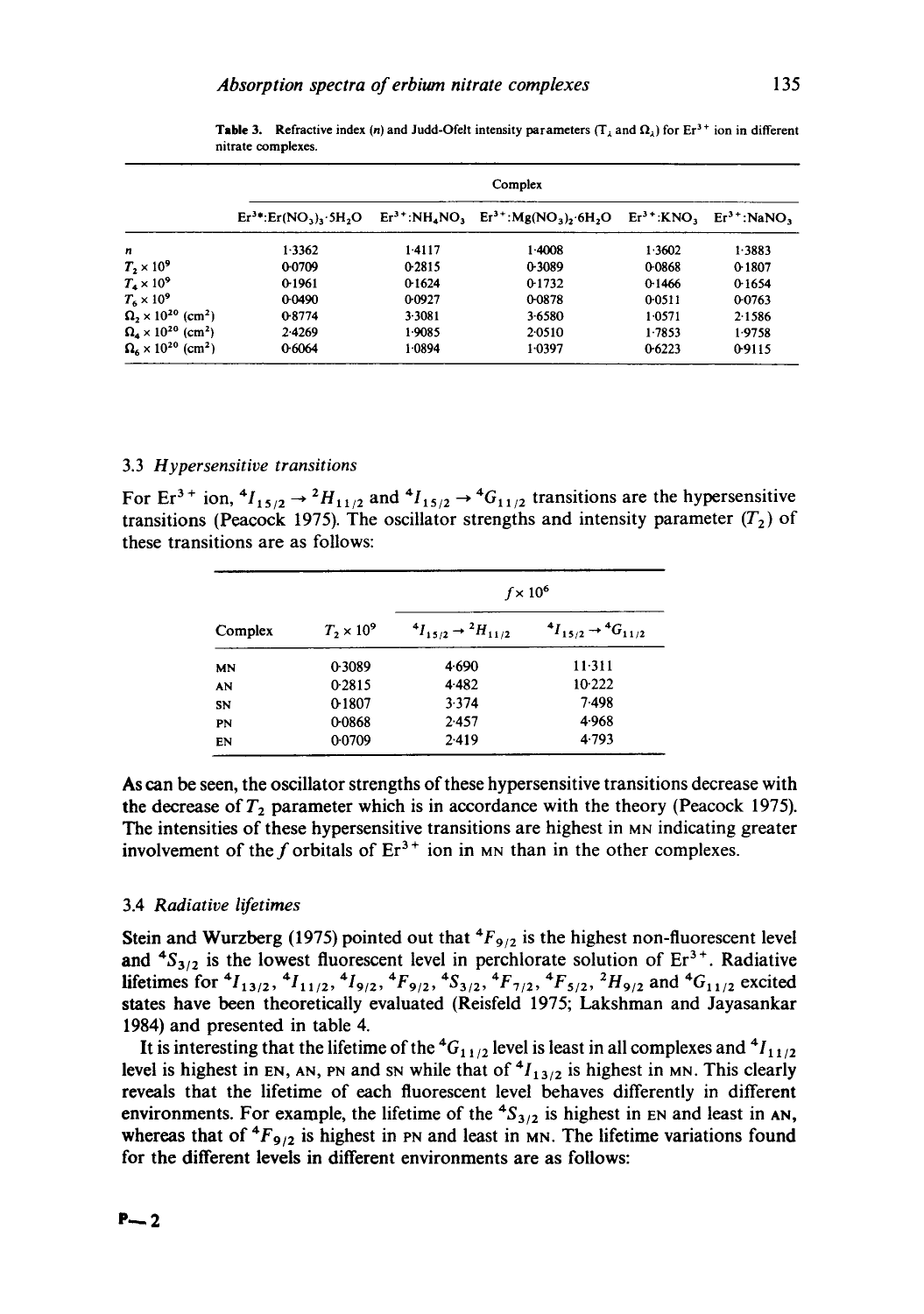${}^4G_{11/2}$  : PN > EN > SN > AN > MN,  $^{2}H_{9/2}$  : PN > EN > SN > MN > AN,  ${}^{4}F_{5/2}$  : PN > EN > SN > MN > AN,  ${}^{4}F_{7/2}$  : PN > EN > SN > MN > AN,  $^{4}S_{3/2}$  : EN > PN > SN > MN > AN,  ${}^{4}F_{9/2}$  : PN > EN > SN > AN > MN,  $^{4}I_{9/2}$  : PN > EN > SN > MN > AN.  $^{4}I_{11/2}$  : EN > PN > SN > MN > AN,  $^{4}I_{13/2}$  : EN > PN > SN > MN > AN.

# **4. Discussion**

The normal spectrum for  $Er^{3+}$  in EN in figure 1a exhibits two broad bands at  $33000 \text{ cm}^{-1}$  and  $42000 \text{ cm}^{-1}$ . These bands exhibited structural details in the second derivative spectrum as shown in figure lb. From the theoretically evaluated band positions, the resolved components of high energy bands (in the second derivative spectrum) have been identified as electronic levels. These are presented in table 5.

The absorption spectrum of  $\text{EN}$  is recorded in the wavenumber region of 45000 cm<sup>-1</sup> to 3000 cm<sup>-1</sup>. However, the spectra of  $Er^{3+}$  in AN, MN, PN and SN were recorded only up to 32000 cm<sup> $-1$ </sup> since beyond this region no bands could be observed due to abnormal noise. Carnall *et al* (1965) also made similar observation in the nitrate complexes.

The second derivative spectra (figures lb to 5b) showed splittings for some low energy bands. They may be due to (a) impurity (b) another ionic species (c) superposition of vibronic modes of ligands on electronic levels or (d) crystal 0igand) field. Since a very pure form of erbium nitrate is used and the hosts are also analar samples  $(99.99\%)$ , the first possibility is ruled out. The second possibility is also ruled out as the erbium atom is not stable in any ionic state other than  $Er^{3+}$  (Dieke 1968;

|                      | Complex |       |       |       |       |  |  |  |
|----------------------|---------|-------|-------|-------|-------|--|--|--|
|                      | EN      | AN    | MN    | PN    | SN    |  |  |  |
| ${}^4G_{11/2}$       | 160     | 76    | 70    | 169   | 104   |  |  |  |
| $^{2}H_{9/2}$        | 572     | 412   | 415   | 637   | 480   |  |  |  |
| $4F_{5/2}$           | 815     | 537   | 540   | 873   | 630   |  |  |  |
| $^{4}F_{7/2}$        | 536     | 404   | 404   | 601   | 455   |  |  |  |
| $\frac{4S_{3/2}}{2}$ | 1597    | 772   | 812   | 1490  | 958   |  |  |  |
| $4F_{9/2}$           | 1351    | 1276  | 1192  | 1658  | 1339  |  |  |  |
| $4I_{9/2}$           | 6452    | 4274  | 4630  | 6993  | 5025  |  |  |  |
| $1_{11/2}$           | 23256   | 10870 | 11236 | 21277 | 13889 |  |  |  |
| $1_{13/2}$           | 18182   | 10417 | 11628 | 17241 | 12500 |  |  |  |

Table 4. Predicted lifetimes for the fluorescent levels of  $Er<sup>3+</sup>$  ion in certain nitrate complexes (Values in  $\mu$ sec).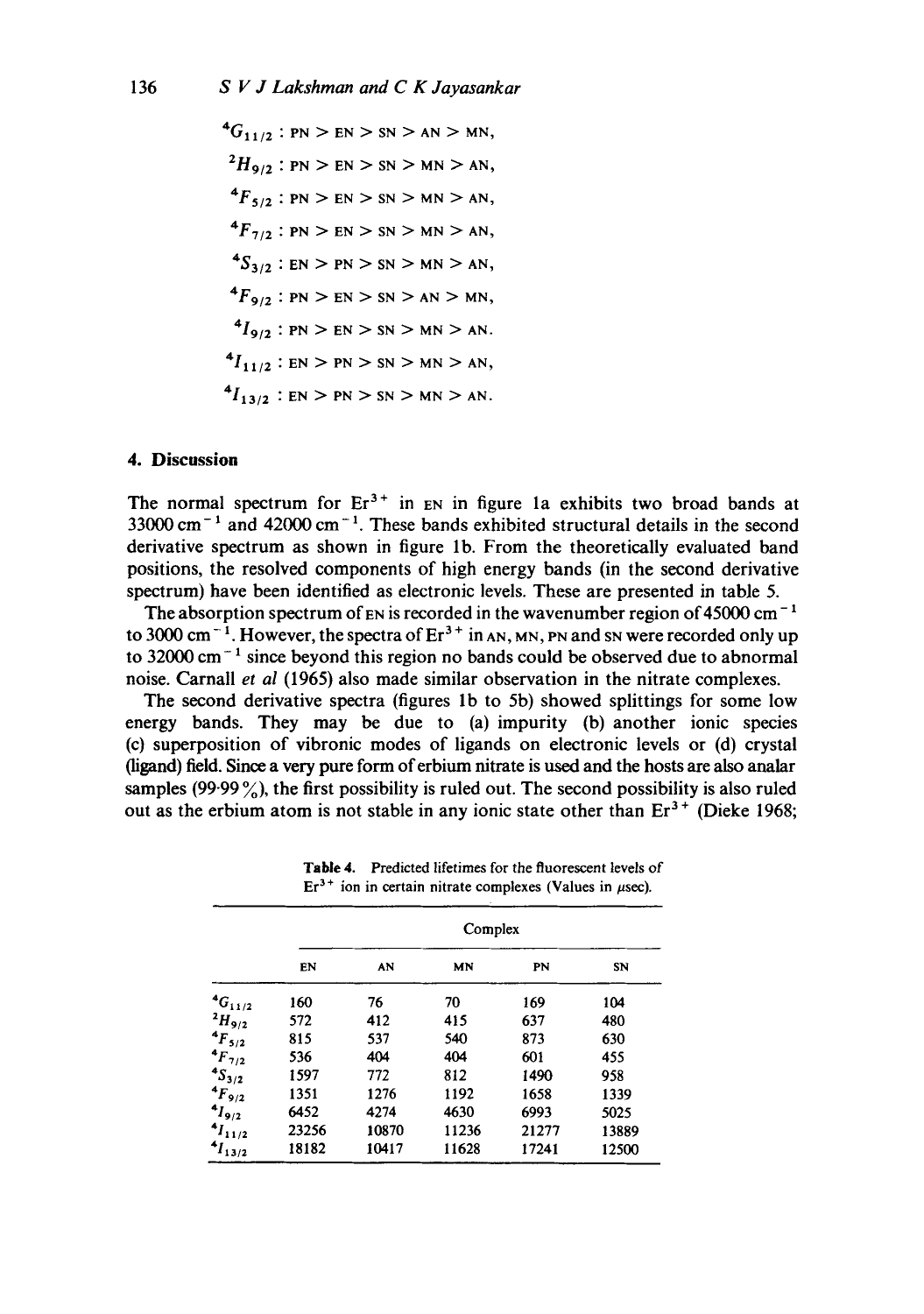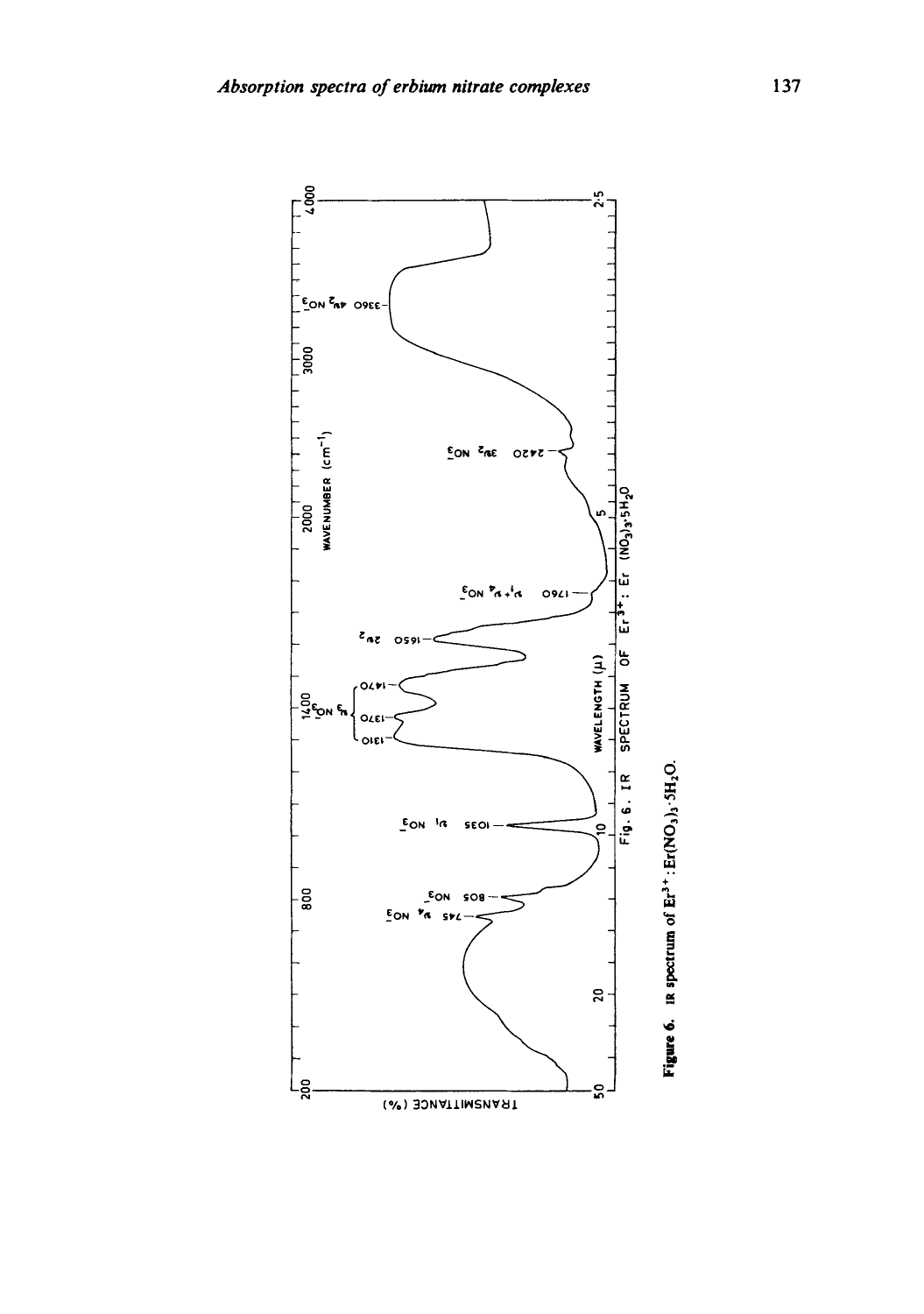**Table** 5. Term assignments for components of broad bands resolved in the second derivative spectrum of  $Er<sup>3+</sup>$ : EN.

|                  | Band positions $(cm-1)$ |                      |             |  |  |  |
|------------------|-------------------------|----------------------|-------------|--|--|--|
|                  | Observed                |                      |             |  |  |  |
| Term             | Normal                  | Second<br>derivative | Calculated* |  |  |  |
| $^{2}P_{3/2}$    |                         | 31380                | 31703       |  |  |  |
| ${}^{2}K_{13/2}$ |                         | 31818                | 33042       |  |  |  |
| ${}^{4}G_{5/2}$  |                         | 32734                | 33374       |  |  |  |
| ${}^{4}G_{7/2}$  | 33000                   | 33539                | 34022       |  |  |  |
| $^{2}D_{5/2}$    |                         | 34269                | 34427       |  |  |  |
| $4G_{9/2}$       |                         | 36602                | 36578       |  |  |  |
| $4D_{5/2}$       |                         | 37476                | 38655       |  |  |  |
| $^{2}I_{11/2}$   |                         | 40052                | 40982       |  |  |  |
| $^{2}L_{17/2}$   | 42000                   | 41352                | 41473       |  |  |  |
| $^{2}D_{3/2}$    |                         | 42385                | 42098       |  |  |  |
| $^{4}D_{3/2}$    |                         | 43103                | 43000       |  |  |  |

\* The wide deviations between observed and calculated values in some cases may be due to the use of spectroscopic parameters *(Ek,* etc.,) obtained from low energy bands.



**Figure** 7. Energy level diagram showing observed transitions and calculated splittings for  $Er^{3+}$  in EN.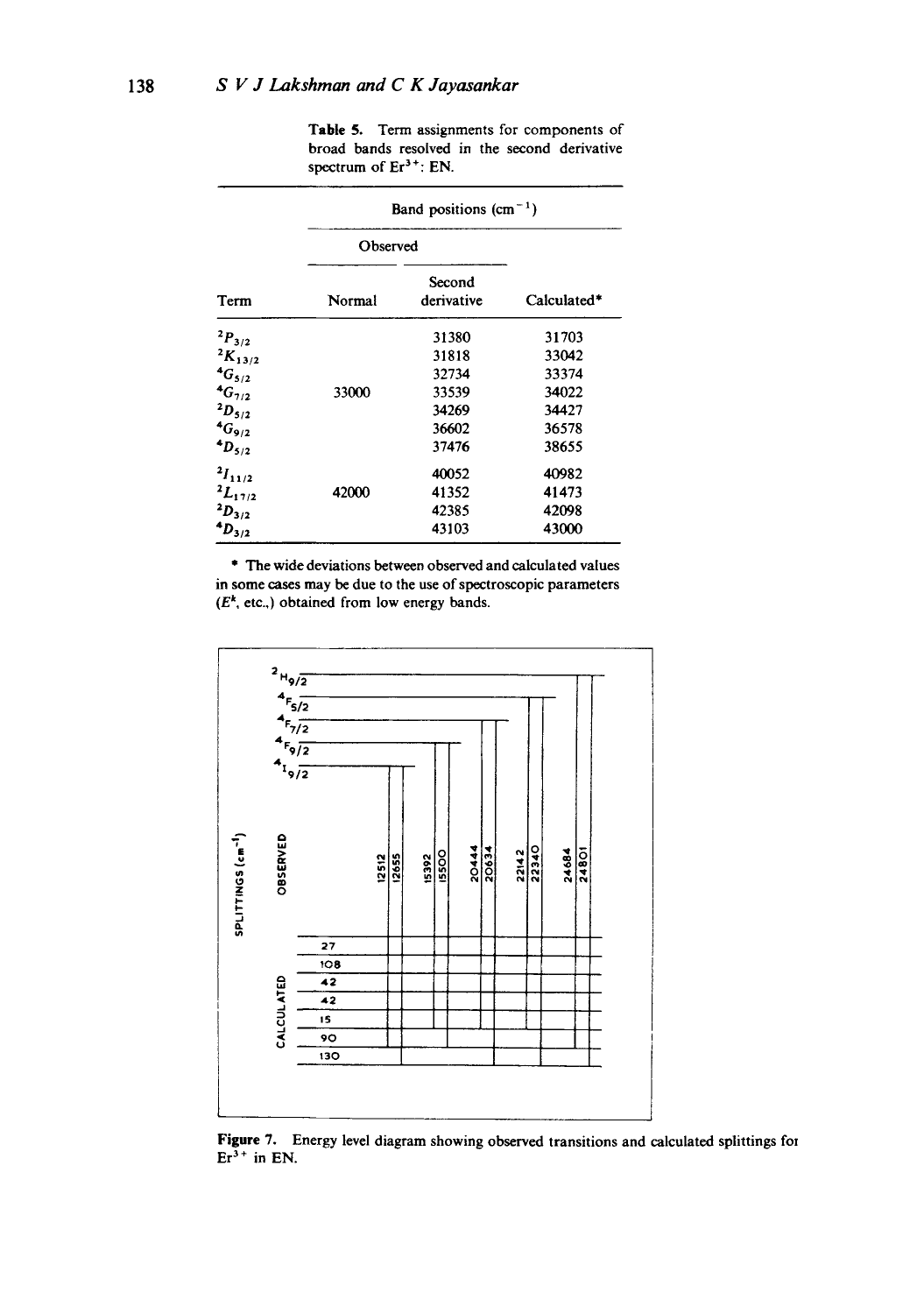|                                                                                                                          |                                              |                                                        | EN AN MIN PIN SIN<br>OBS. CAL. OBS. CAL. OBS. CAL. OBS. CAL. OBS. CAL.                                                                                                                  |  |
|--------------------------------------------------------------------------------------------------------------------------|----------------------------------------------|--------------------------------------------------------|-----------------------------------------------------------------------------------------------------------------------------------------------------------------------------------------|--|
|                                                                                                                          | $\begin{bmatrix} 135 \\ 1 \end{bmatrix}$ 145 | $\begin{array}{ c c }\n\hline\n154 & 156\n\end{array}$ |                                                                                                                                                                                         |  |
| $4_{F_{\frac{5}{2}}}\Bigg[198\Bigg]220\Bigg[237\Bigg]215\Bigg]215\Bigg[247\Bigg]219\Bigg[238\Bigg]229\Bigg[248\Bigg]235$ |                                              |                                                        |                                                                                                                                                                                         |  |
| $4F_{\frac{7}{2}}$ 190 220 199 215 190 219 220 229 221 235                                                               |                                              |                                                        |                                                                                                                                                                                         |  |
| $4F \frac{1}{2}$ [108 ] 90                                                                                               |                                              |                                                        |                                                                                                                                                                                         |  |
| $4 \frac{19}{4}$ [143 ] 130                                                                                              |                                              |                                                        | $\begin{bmatrix} 151 & 145 \end{bmatrix}$ 145 $\begin{bmatrix} 159 & 156 \end{bmatrix}$ 156 $\begin{bmatrix} 138 & 138 \end{bmatrix}$ 138 $\begin{bmatrix} 153 & 153 \end{bmatrix}$ 153 |  |

Table 6. Observed and calculated crystal field splittings of  $Er<sup>3+</sup>$  complexes in cubic symmetry assumption (values in  $cm^{-1}$ ).

Hufner 1978). The vibrational modes due to  $NO<sub>3</sub><sup>-</sup>$  radical (Herzberg 1954) are also indicated in the IR spectra shown in figure 6. The third possibility may also be ruled out since the observed splittings in the second derivative are in no way comparable with the observed IR frequencies of figure 6.

In view of the limited IR data reported in literature and since the authors do not have access to far IR (below 200 cm<sup> $-1$ </sup>) instruments, the observed splittings are tentatively assumed to be due to a crystal field. The analysis presented is approximate and purely tentative.

The observed splittings are analysed by assuming cubic symmetry as detailed in our recent paper (Lakshman and Jayasankar 1984). The operator equivalent factors ( $\beta$ , and  $\gamma_1$ ) for the ground state ( ${}^4I_{15/2}$ ) of Er<sup>3+</sup> ion in different complexes have been evaluated and presented in table 2 along with the crystal field parameters ( $A_{40}$  and  $A_{60}$ ) following Lakshman and Jayasankar (1984). The energy level diagram showing the observed transitions and the calculated spacings is shown in figure 7 for  $Er^{3+}$  in  $En.$  The final results showing the observed and calculated splittings are presented in table 6.

## **Acknowledgements**

One of the authors (CKJ) thanks DST and CSIR (India) for award of fellowships.

#### **References**

Carnall W T 1979 *Handbook on the physics and chemistry of rare earths* (New York: North Holland) Vol 3 Carnall W T, Fields P R and Rajnak K 1968 *J. Chem. Phys.* 49 4424